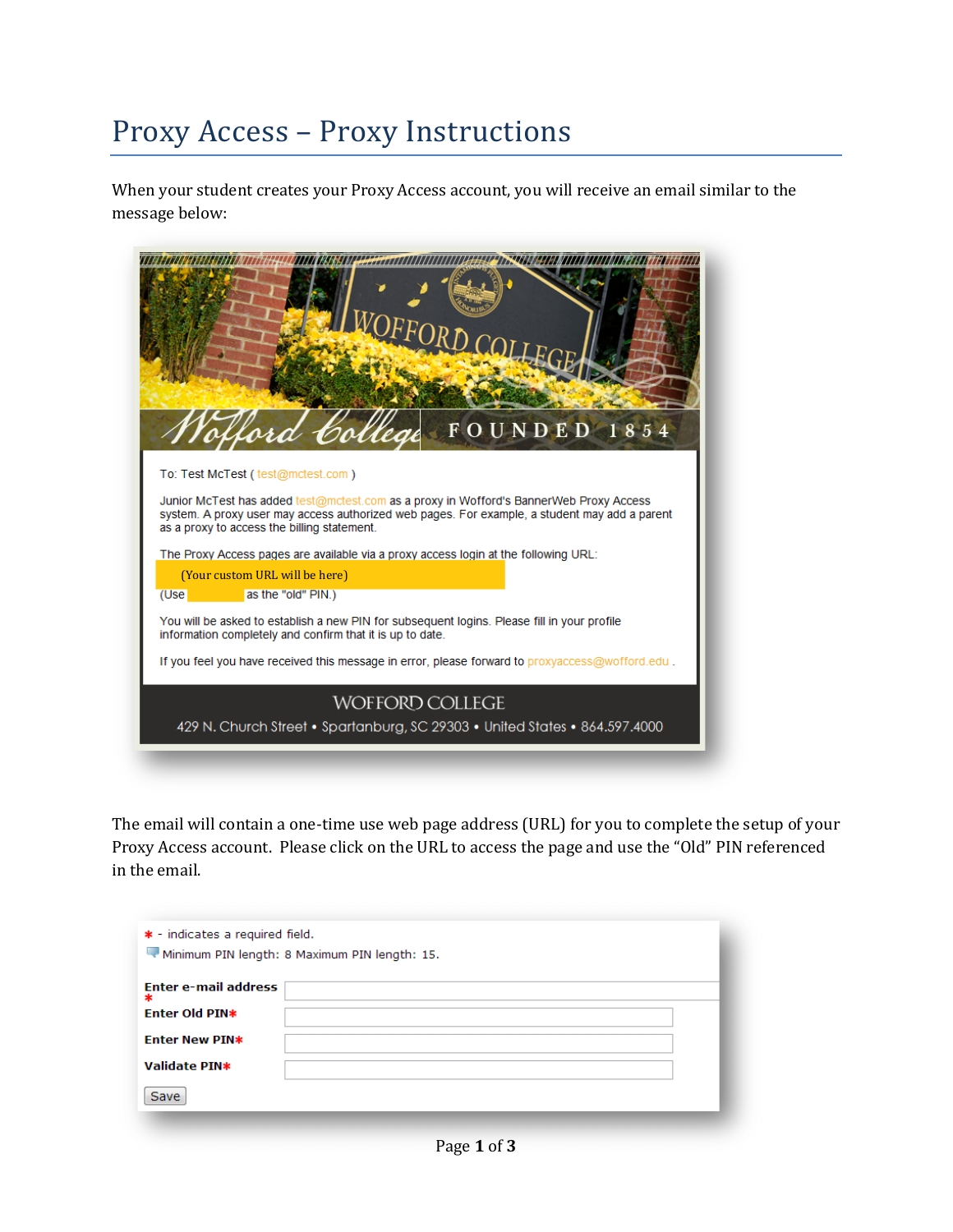Please complete your profile. *You will not be able to access your student's authorized pages until the Proxy Profile has been submitted.*

| <b>Proxy Profile</b>                      |                                                           |                                   |
|-------------------------------------------|-----------------------------------------------------------|-----------------------------------|
|                                           | Please keep your Banner Web proxy information up-to-date. | DClick here to change your<br>PIN |
| * - indicates a required field.           |                                                           |                                   |
| <b>Salutation</b>                         |                                                           |                                   |
| <b>First Name *</b>                       | Test                                                      |                                   |
| <b>Middle Name</b>                        |                                                           |                                   |
| Last Name *                               | McTest                                                    |                                   |
| <b>Name Suffix</b>                        |                                                           |                                   |
| <b>Nickname</b>                           |                                                           |                                   |
| <b>Home E Mail Address *</b>              | test@test.com                                             |                                   |
| <b>Mailing Phone Area Code</b>            |                                                           |                                   |
| <b>Mailing Phone Number</b>               |                                                           |                                   |
| <b>Mailing Phone Extension</b>            |                                                           |                                   |
| Mailing Address Line 1 *                  |                                                           |                                   |
| <b>Mailing Address Line 2</b>             |                                                           |                                   |
| <b>Mailing Address Line 3</b><br>$City *$ |                                                           |                                   |
| <b>State</b>                              |                                                           |                                   |
| Zipcode *                                 | $\overline{\phantom{0}}$<br>Not Applicable                |                                   |
| <b>Nation</b>                             | $\overline{\phantom{0}}$<br>Not Applicable                |                                   |
| Gender *                                  | Select Gender v                                           |                                   |
| Birthdate (MM/DD/YYYY) *                  |                                                           |                                   |
| Save                                      |                                                           |                                   |
|                                           |                                                           |                                   |